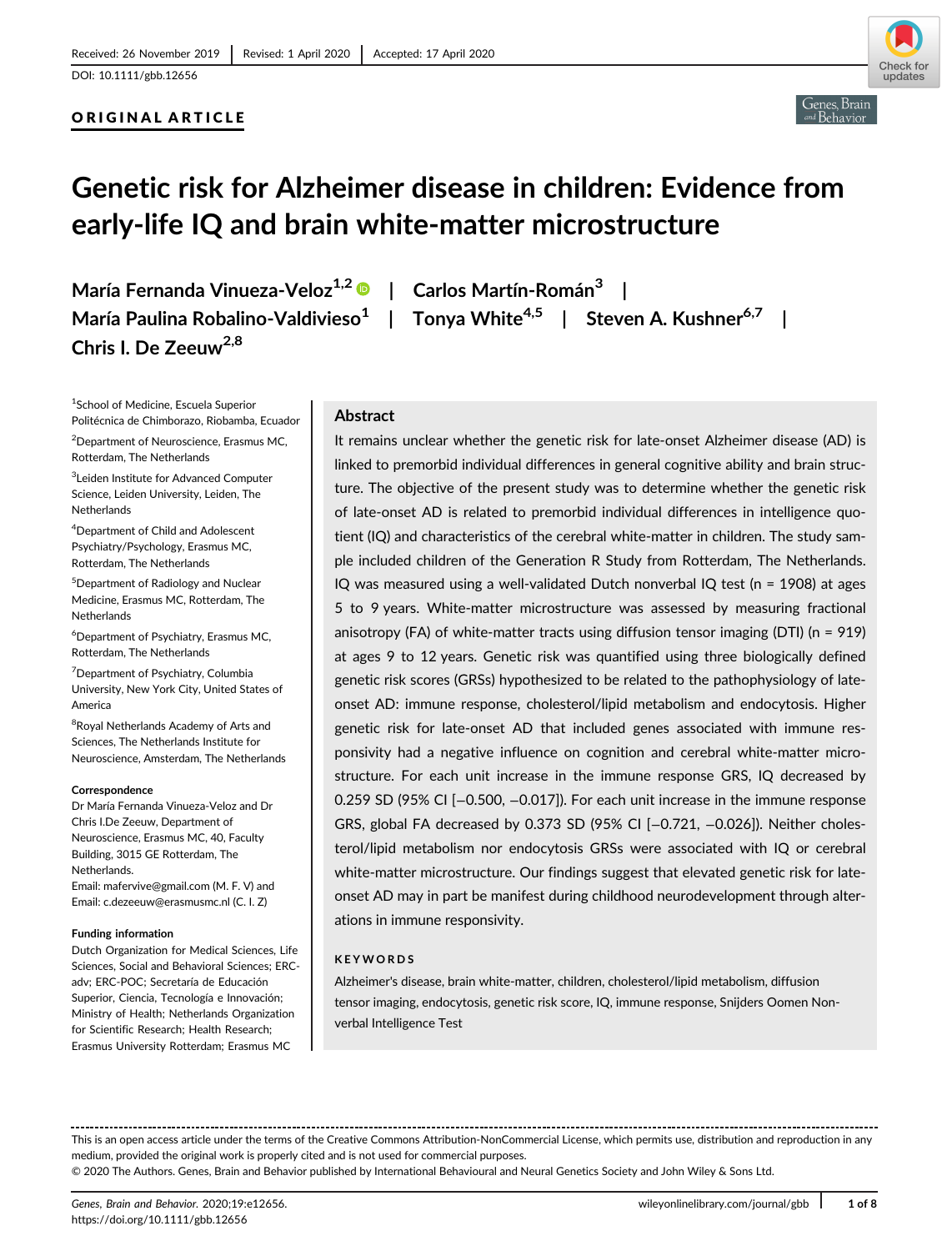# 1 | INTRODUCTION

AD is a devastating adult-onset disease that causes progressive and irreversible brain neurodegeneration. It is the most common cause of dementia, accounting for more than  $60\%$  of the cases.<sup>1</sup> People suffering from AD exhibit insidious and progressive memory loss usually associated with behavioral changes. As the disease progresses, other spheres of cognition such as language, visuospatial skills or executive functions become gradually impaired, leading to complete loss of the "sense of self".<sup>2</sup> These symptoms probably result from brain atrophy, which at early stages affects the hippocampus and entorhinal cortex.<sup>3</sup>

Nevertheless, brain white-matter abnormalities are among the earliest pathophysiological alterations detected in people suffering from AD.4 It has been observed, for example, that subjects in preclinical or prodromal stages already exhibit widespread abnormalities of brain white-matter, likely associated with altered microglial activity.<sup>5-8</sup> Furthermore, disturbances of axonal transport, oligodendrocyte function and myelination have been observed in young animal models of AD.<sup>9,10</sup> Altogether these findings suggest that cortical atrophy is preceded by brain white-matter alterations, which might manifest decades prior to the onset of clinical symptoms.

Furthermore, brain white-matter alterations might contribute to the impaired cognitive abilities that occur in individuals with AD. Various epidemiological studies have shown that in both children and young adults, low intelligence quotient (IQ) and low linguistic ability are strong predictors of poor cognitive function and AD diagnosis later in life.<sup>11,12</sup> Likewise, impairments in memory retention and abstract reasoning have been observed in individuals who are later diagnosed with  $AD<sup>13</sup>$  Although it is unknown how cognitive ability early in life relates to AD, it has been suggested that "cognitive reserve" attenuates the impact of neurodegenerative processes. In this way, individuals with poorer cognitive reserve have a higher risk of developing AD in comparison to individuals with higher cognitive reserve.

There are two types of AD that are defined by the age of onset of the symptoms: early-onset (familial) and late-onset (sporadic). Although the cause of late-onset AD is unknown, genetic susceptibility appears to play a crucial role.<sup>14</sup> Several genes are known to harbor risk variants, and among them the  $\varepsilon$ 4 allele of the APOE gene is the strongest known genetic risk factor for late-onset AD.<sup>15,16</sup> Approximately, one-third of the total phenotypic variance of late-onset AD is explained by common single nucleotide polymorphisms (SNPs).<sup>17</sup> A total of 19 SNPs have been identified in the largest meta-analysis of genome-wide association data conducted to date. $^{18}$  Additionally, a rare variant with an effect-size similar to that of  $APOE-e4$ , rs75932628 in the TREM2 gene, has also been observed to increase the risk for late-onset AD.19

The objective of this study was to determine whether the genetic risk of late-onset AD is related to premorbid differences in general cognitive ability and cerebral white-matter integrity during childhood. We developed biologically informed genetic risk scores (GRSs) and examined their association with IQ and cerebral white-matter fractional anisotropy (FA) in children from the Generation R Study. GRSs were constructed based on three pathways that have been shown to be related to the etiology of late-onset AD: immune response, endocytosis, and cholesterol/lipid metabolism.20

# 2 | METHODS

The current work was embedded in the Generation R Study, an ongoing population-based prospective cohort study carried out in Rotterdam, the Netherlands. The Generation R Study was designed to identify early environmental and genetic causes as well as underlying pathways leading to normal and abnormal growth, development and health.21,22

## 2.1 | Ethical issues

The Generation R Study, its general design, aims and specific measurements have been approved by the Medical Ethical Committee of Erasmus MC, Rotterdam. Written informed consent was obtained from the parents for all data collected as a part of the study. At the start of each phase, mothers and their partners received written and oral information about the study. Even with consent of the parents, if the child was not willing to participate, no measurements were performed.23

## 2.2 | Participants

The sample included children of the Generation R Study for whom IQ, diffusion tensor imaging (DTI) and genetic data were available (in total 5756 children). Children without Northwestern European ancestry (n = 2926), without IQ data or an IQ score lower than 70 (n = 797) were excluded from the sample. We restricted the study-population to Northwestern European children, because GRSs were based on studies performed in individuals of European ancestry. Participants with an IQ below 70 were excluded to assure that the association between outcome and exposure was independent from severe intellectual disability.<sup>24</sup> Moreover, to assure independence of observations, we also excluded randomly selected siblings (n = 125). As a result, the study sample corresponded to 1908 children.

## 2.3 | IQ assessment

IQ of children was assessed using the Snijders Oomen Nonverbal Intelligence Test 2.5-7-Revised (SON-R 2.5-7), which is suitable for children above the age of 2.5 years and does not require the use of spoken or written language. $^{24}$  The full SON-R 2.5-7 test comprises six subtests that evaluate six different cognitive domains. However, due to time constraints, children underwent two subtests: categories and mosaics, which measure abstract reasoning and spatial visualization,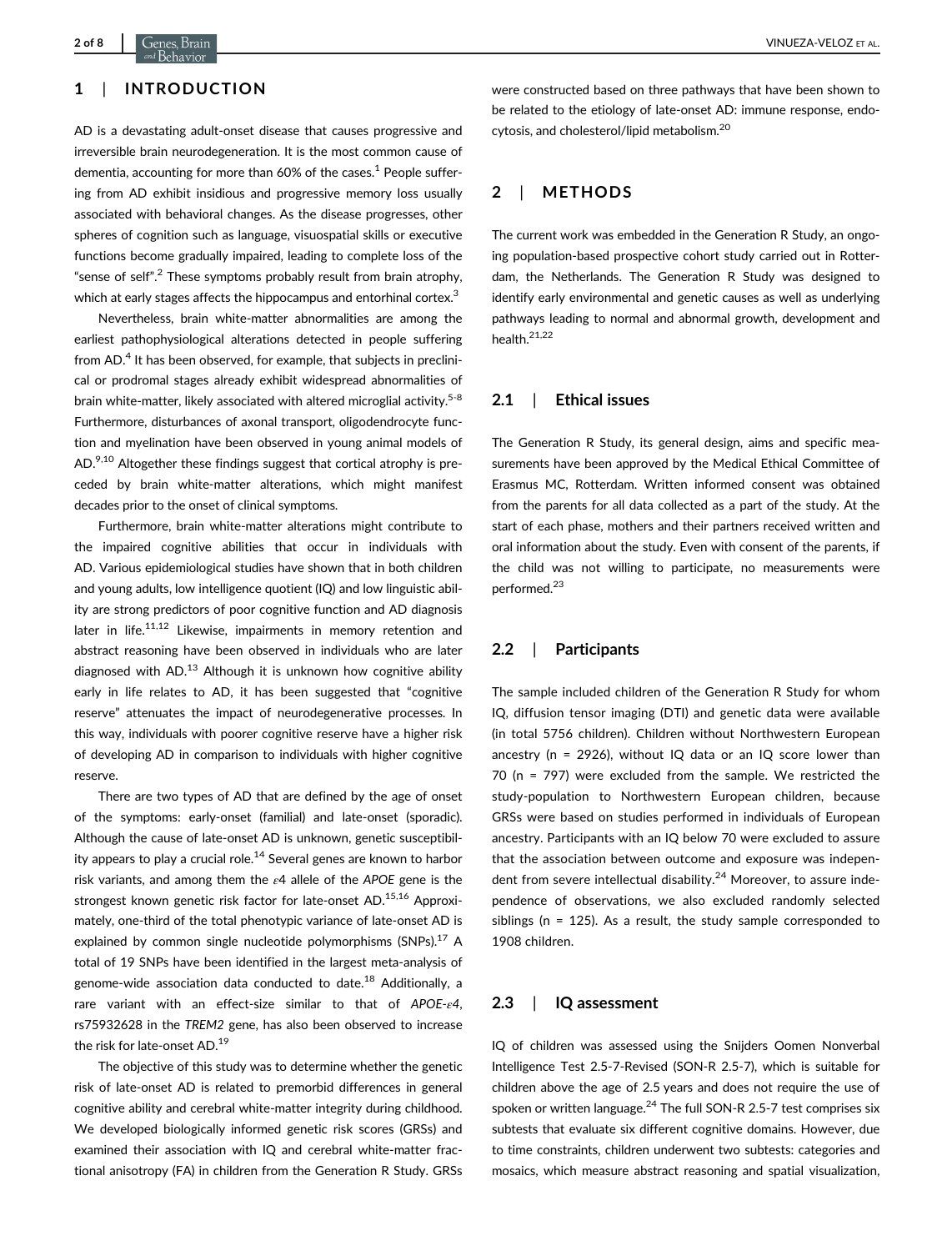respectively. The correlation coefficient between the score obtained from these two subtests and the total set of all six subtests was relatively high in a previous study ( $r = 0.86$ ). Raw scores derived from the two SON-R 2.5-7 subtests were converted into IQ scores that were specific for each age group of the children. $25$  Low-performance levels with respect to abstract reasoning and spatial visualization have been associated with the subsequent development of AD and therefore could be considered a good predictive tool.<sup>13</sup>

## 2.4 | Brain white-matter microstructure

Individual differences in the microstructure of brain white-matter in children were assessed with MRI using DTI. DTI takes advantage of anisotropic diffusion of water molecules in tissues to quantitatively detect individual differences in the microstructural properties of brain white-matter.<sup>26</sup> Among the measures generated by DTI are scalar parameters that reflect the total amount of anisotropic diffusion, such as FA. FA expresses the relationship between axial and radial diffusivity and thus changes in any of those parameters will have an impact on FA. Increased axonal density, reduced axonal caliber and/or increased degree of myelination will all lead to reduced radial diffusivity and therefore an elevated FA. Accordingly, FA is highly sensitive to individual differences in white-matter microstructure, but limited in its specificity.26

DTI data included in the present article were acquired during the second neuroimaging wave, which included high-resolution structural MRI, 35-direction diffusion weighted imaging, and a 6 minutes 2 seconds resting-state functional MRI scan.27 Data were acquired using a 3 Tesla GE Discovery MR750w MRI System scanner (General Electric, Milwaukee, Wisconsin) using an 8-channel head coil for signal reception.27 Details on how DTI data were generated have been explained in detail in previous publications. $27-29$  Briefly, children underwent a mock scanning session before the actual MRI scan. DTI data were acquired using a single shot, echo-planar imaging sequence and processed using the FMRIB Library and the Camino Diffusion MRI Toolkit.29

## 2.5 | Genetic data

DNA from children was extracted from the blood of the umbilical cord at birth. In case blood of the umbilical cord was not available, DNA was extracted from a blood sample that was obtained by venipuncture during the first visit of the child to the Generation R Research Center. $23$  Genetic data were generated by a genome-wide association scan using Illumina HumanHap 610 or 660 Quad chips (Illumina, Inc, San Diego, California), following manufacturer protocols. Genotype calling was performed on normalized data of allele signal-intensity using the Genecall module from Illumina Genome Studio (version 1.1.0.28426). To keep only good-quality samples, the quality metric provided by Illumina Genome Studio was used; in this way, samples with scores below 97.5% were excluded.<sup>30</sup>

The way in which DNA quality control was performed has been described in detail before. $^{29}$  In short, individuals with low call rates (<97.5%) or sex mismatches were excluded. SNPs with low call rates (<95%) were excluded. Ethnic composition was estimated by identityby-state analysis using multidimensional scaling. Participants with more than four standard deviations (SDs) from a European reference panel (HapMap CEU) on the first four principal components were considered as non-northwestern Europeans. In order to maximize genome coverage, MACH (version 1.0.15) was used to impute genotypes at each of the autosomal SNPs of the Haplotype Reference Consortium (HRC) reference panel for Europeans and European-Americans. Criteria to determine which SNPs to include in the imputation step included: SNP call rate < 98%, statistically significant departures from Hardy-Weinberg equilibrium ( $P < 10^{-7}$ ) and low minor allele frequency  $<$  1%.<sup>21,23</sup>

#### 2.6 | Data analyses

## 2.6.1 | Diffusion tensor imaging

Confirmatory factor analysis using lavaan package was used to compute global DTI FA.<sup>29</sup> Briefly, multiple tracts were summarized as a single latent factor and the predicted factors scores for each subject were generated.<sup>29</sup> These tracts included: right and left cingulum bundle (CGC), right and left corticospinal tract, forceps major and forceps minor of the corpus callosum, right and left inferior longitudinal fasciculus (ILF), right and left superior longitudinal fasciculus and right and left uncinate fasciculus .<sup>29</sup>

## 2.6.2 | Genetic risk scores

To construct the GRSs we considered SNPs that were associated with late-onset AD at a genome-wide significance level ( $P \le 5 \times 10^{-8}$ ) and were replicated in independent data sets. Consequently, 22 SNPs were considered for inclusion: one SNP for TREM2.1-3 3 (rs75932628), two SNPs that define APOE- $\varepsilon$ 4 (rs429358 and rs7412), and 19 SNPs that were identified by the IGAP consortium (rs10498633 in SLC24A4-RIN3, rs10792832 in PICALM, rs10838725 in CELF1, rs10948363 in CD2AP, rs11218343 in SORL1, rs11771145 in EPHA1, rs1476679 in ZCWPW1, rs17125944 in FERMT2, rs190982 in MEF2C, rs2718058 in NME8, rs28834970 in PTK2B, rs35349669 in INPP5D, rs4147929 in ABCA7, rs6656401 in CR1, rs6733839 in BIN1, rs7274581 in CASS4, rs9331896 in CLU, rs983392 in MS4A6A, and rs9271192 in HLA-DRB5-DRB1). From the 22 SNPs originally considered, 21 remained after we excluded rs9271192 in the HLA-DRB5- DRB1 gene, because its imputation quality was below the generally accepted threshold ( $R^2$  < .30).

GRSs were constructed based on four pathways that have been shown to be related to the etiology of late-onset AD: immune response, endocytosis, cholesterol/lipid metabolism, and protein ubiquitination.<sup>20</sup> To assign the SNPs to the pathways we used information on gene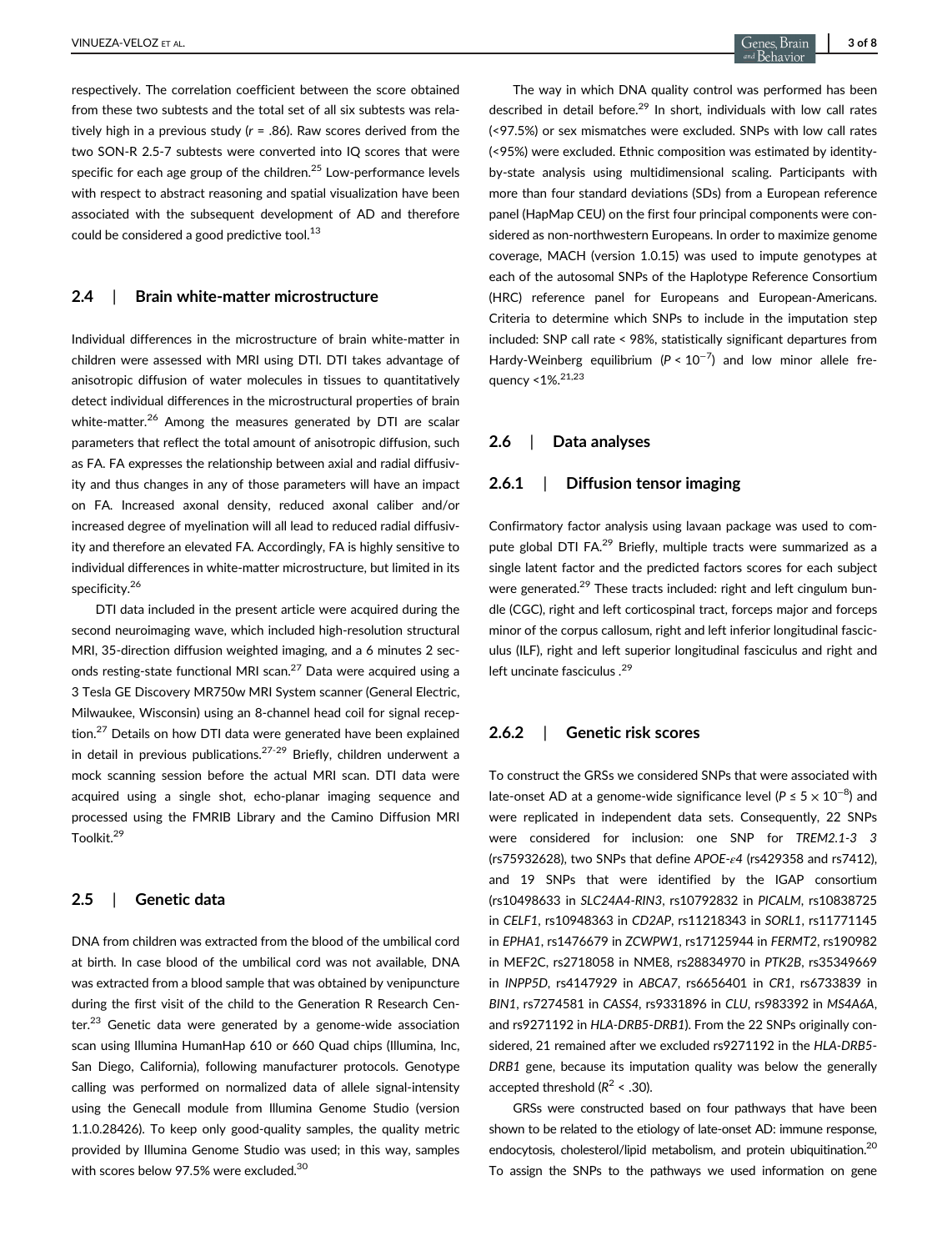ontology from previous publications and Gene Network.<sup>31-33</sup> Five of the 21 SNPs could not be assigned to any pathway. Only one SNP could be assigned to protein ubiquitination, and therefore this pathway was not considered in the analysis. Thus, we ended up with 15 SNPs distributed in three pathways: immune response, endocytosis and cholesterol/lipid metabolism (Table 1). For each of the three pathways we calculated a weighted GRSs by adding the product of SNP dosages and their respective reported effects (Odds-ratio [OR]; Table 1), according to the formula below using R (version  $3.6.2$ ).<sup>34</sup>

$$
GRS = \sum_{i}^{n} SNPdosage_i * log(OR)_i
$$

## 2.7 | Statistical analysis

To analyze the association between IQ, microstructural properties of the brain white-matter (global FA) and the GRSs we used multiple linear regression. We modeled IQ as an outcome and the three GRSs (immune response, endocytosis and cholesterol/lipid metabolism) as predictors in a single regression model. The same approach was used to analyze the association between global FA and the three GRSs. Both models were adjusted for age, gender and four principal components of ancestry. To help interpreting regression coefficients, we computed z-values for IQ and global FA. A complementary analysis was performed including children with an IQ lower than 70 using not only the original analysis, but also k-means cluster analysis. Variables used in the clustering included IQ, global FA and immune response GRS. Two clusters were computed.

TABLE 1 SNPs that were used to build the GRSs.

T-tests were used to compare the clusters. All analyses were performed using R (version 3.6.2) and R-packages.  $34$ 

## 3 | RESULTS

To study the association of genetic risk for late-onset AD on IQ and global FA, we implemented three biologically informed GRSs: immune response, endocytosis and cholesterol/lipid metabolism (see section 2).

#### 3.1 | General characteristics of the sample

The sample included 1908 children, 51% (n = 973) of whom were female. IQ was assessed in children at a mean age of 6.09 years (SD = 0.40). The mean IQ score of children of the sample was 105.60 (SD = 13.58), ranging from 71 to 150. From the sample, 919 children had DTI data available. Children were subjected to DTI at a mean age of 10.18 years (SD = 0.62). The mean global FA of children was 0.23 (SD = 13.58), ranging from −6.98 to 5.47. The immune response GRS ranged from −0.646 to 1.027 with a mean of −0.073. The endocytosis GRS ranged from −1.340 to 3.003 with a mean of 0.276. The cholesterol/lipid metabolism GRS ranged from −0.261 to 0.867 with a mean of 0.366. As previously showed IQ exhibited a significant positive association with global FA. For each unit increase in global FA, IQ increased by 0.111 SD (95% CI [0.045, 0.177];  $P = .001$ .<sup>29</sup>

| <b>SNP</b> | Gene               | Odds-ratio        | Immune response | <b>Endocytosis</b> | Cholesterol/lipid metabolism |
|------------|--------------------|-------------------|-----------------|--------------------|------------------------------|
| rs4147929  | ABCA7              | 1.15 <sup>1</sup> |                 |                    | $\ast$                       |
| rs7412     | APOE2              | 0.67 <sup>1</sup> |                 |                    | $\ast$                       |
| rs429358   | APOE4              | 3.86 <sup>1</sup> |                 |                    | $\ast$                       |
| rs6733839  | BIN1               | 1.22 <sup>1</sup> |                 | $\ast$             |                              |
| rs10948363 | CD <sub>2</sub> AP | 1.10 <sup>1</sup> |                 | $\ast$             |                              |
| rs9331896  | <b>CLU</b>         | 0.86 <sup>1</sup> | $\ast$          |                    | $\ast$                       |
| rs6656401  | CR1                | $1.18^{1}$        | $\ast$          |                    |                              |
| rs11771145 | EPHA1              | 0.90 <sup>1</sup> | $\ast$          |                    |                              |
| rs35349669 | INPP5D             | 1.08 <sup>1</sup> | $\ast$          |                    |                              |
| rs190982   | MEF2C              | 0.93 <sup>1</sup> | $\ast$          |                    |                              |
| rs983392   | MS4A64             | 0.90 <sup>1</sup> | $\ast$          |                    |                              |
| rs10792832 | <b>PICALM</b>      | 0.87 <sup>1</sup> |                 | $\ast$             |                              |
| rs28834970 | PTK2B              | $1.10^{1}$        |                 |                    |                              |
| rs11218343 | SORL1              | 0.77 <sup>1</sup> |                 | $\ast$             | $\ast$                       |
| rs75932628 | TREM2              | $2.43^2$          | $\ast$          |                    |                              |

Note: 15 SNPs could be assigned to at least one of the pathways identified as showing enrichment for association with late-onset AD. The pathway protein ubiquitination was excluded because none of the SNPS could assigned to this pathway. Notice that only immune/inflammatory response and endocytosis are completely independent pathways.

Abbreviations: Immune resp., immune response; Cholesterol/lipid met., cholesterol/lipid metabolism; Synaptic trans., synaptic transmission; 1, OR extracted from reference 18; 2, OR extracted from reference 19; \*, belongs to.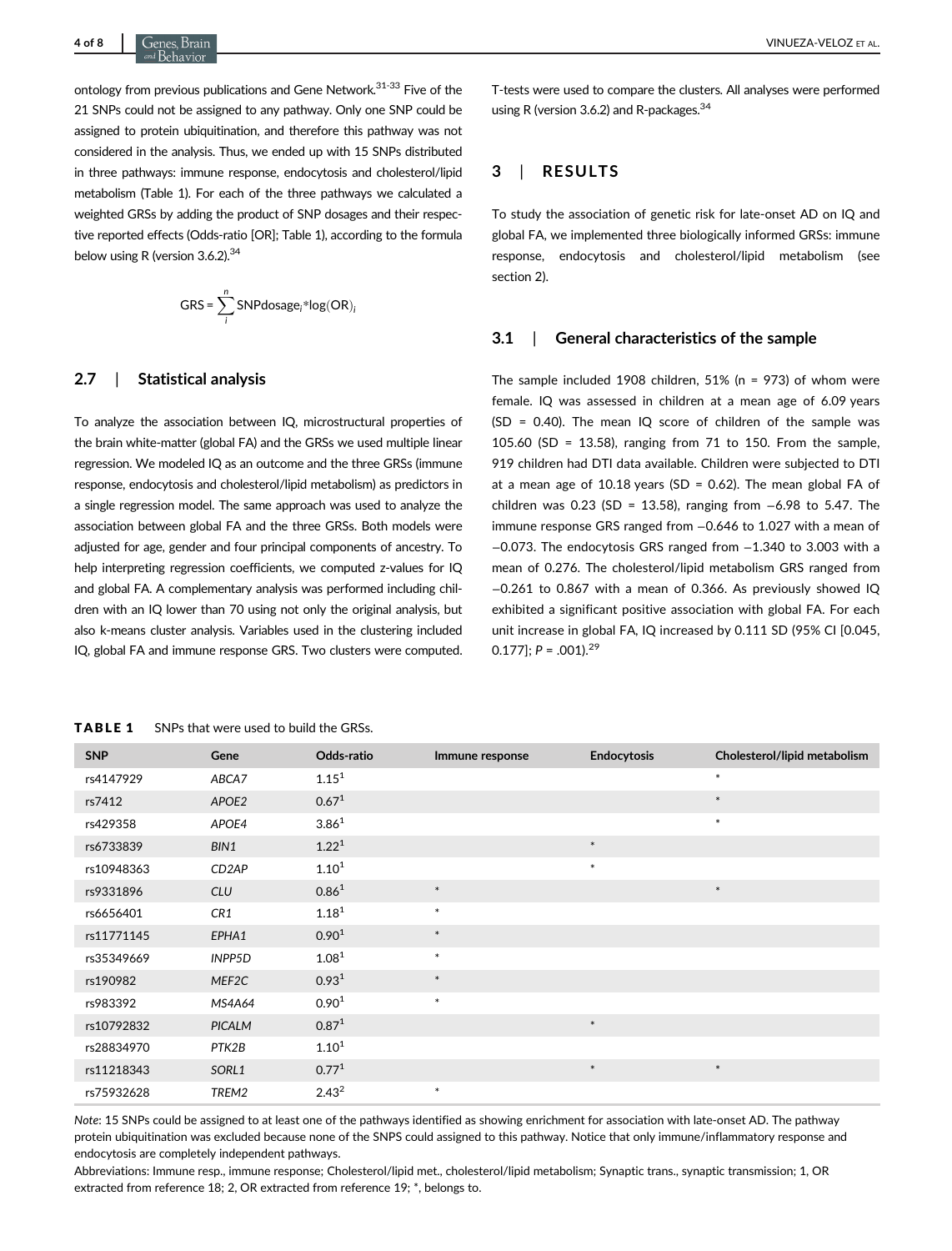#### TABLE 2 Summary of k-means cluster analysis.

| <b>GRS</b>                   | $\beta$ | <b>SE</b> | CI lower | CI upper | P-value |
|------------------------------|---------|-----------|----------|----------|---------|
| IQ                           |         |           |          |          |         |
| Immune response              | $-.259$ | .123      | $-.500$  | $-.017$  | .036    |
| Endocytosis                  | $-.015$ | .116      | $-.243$  | .212     | .895    |
| Cholesterol/lipid metabolism | .030    | .031      | $-.031$  | .092     | .335    |
| <b>FA</b>                    |         |           |          |          |         |
| Immune response              | $-.373$ | .177      | $-.721$  | $-.026$  | .035    |
| Endocytosis                  | .122    | .167      | $-.205$  | .449     | .465    |
| Cholesterol/lipid metabolism | $-.077$ | .046      | $-.167$  | .013     | .094    |

Abbreviations: CI, confidence interval; FA, fractional anisotropy; GRS, genetic risk score; IQ, intelligence quotient; SD, standard deviation; SE, standard error.

Note: Both models were adjusted by age, gender and four principal components of ancestry. Coefficients were calculated using z-values therefore  $β$  represents change in terms of SD from the mean.

#### TABLE 3 Summary of k-means cluster analysis.

|                     | Cluster 1 |           | Cluster 2 |           |                                      |  |
|---------------------|-----------|-----------|-----------|-----------|--------------------------------------|--|
|                     | Mean      | <b>SD</b> | Mean      | <b>SD</b> | <b>Statistics</b>                    |  |
| IQ                  | 111.850   | 13.132    | 101.748   | 14.161    | $t = 11.39$ , df = 2, P < .001       |  |
| <b>Global FA</b>    | 1.140     | 1.390     | -.991     | 1.473     | $t = 22.91$ , df = 2, P < .001       |  |
| Immune response GRS | $-.154$   | .157      | .032      |           | .166 $t = -17.74$ , df = 2, P < .001 |  |

Abbreviations: FA, fractional anisotropy; GRS, genetic risk score; IQ, intelligence quotient; SD, standard deviation.

Note: Analysis included children with moderate to severe intellectual disability (IQ lower than 70). Values for IQ, global FA and immune response GRS are showed for the two clusters that were computed.

# 3.2 | Effect of GRS on IQ

We observed that in comparison to the other scores, the immune response GRS exhibited a significant negative association with IQ. For each unit increase in the immune response GRS, IQ decreased by 0.259 SD (95% CI [−0.500, −0.017]). In contrast, no significant associations were observed between either the endocytosis or cholesterol/ lipid metabolism GRSs with IQ (Table 2). Moreover, we also found no evidence for an interaction between immune response GRS and gender, or between immune response GRS and age in relation to IQ (all Pvalues >.2) (Table S1; and Figures S1 and S2).

#### 3.3 | Effect of GRS on global FA

The immune response GRS also exhibited a significant negative association with global FA. For each unit increase in the immune response GRS, global FA decreased by 0.373 SD (95% CI [−0.721, −0.026]). Similar to the results for IQ, the GRSs for neither endocytosis nor cholesterol/lipid metabolism were significantly associated with global FA (Table 2). We did neither find evidence for an interaction between immune response GRS and gender, nor between immune response GRS and age for global FA (all P-values >.1) (Table S1 and Figures S3 and S4).

## 3.4 | Impact of IQ filter

We wanted to know whether children with moderate to severe intellectual disability (IQ < 70) tended to also have lower global FA and higher immune response GRS. When we included them in the original analysis described above, we observed that the P-values slightly increase, while coefficients were only mildly different (Table S2). Next, to further explore the associations, we subjected the same data set to k-means cluster analysis. Two clusters emerged, in which children from cluster 1 had higher IQ, higher global FA, and a lower immune response GRS compared with those of cluster 2 (all P < .001) (Table 3). Furthermore, the effect of the immune response GRS did not depend on the number of SNPs it contains. The regression model implemented to test this hypothesis showed that the effect of an overall GRS is not statically significant associated with neither IQ nor global FA (Table S3).

# 4 | DISCUSSION

The objective of the present study was to determine whether the genetic risk of late-onset AD is associated with premorbid individual differences in general cognitive ability and cerebral white-matter microstructure. Genetic risk was evaluated through biologically informed GRSs that were constructed based on widely held hypothesis about the pathophysiology of late-onset AD. We found that the genetic risk for late-onset AD associated with immune responsivity negatively influenced IQ and cerebral white-matter microstructure. Accordingly, children with a high immune response GRS were more likely to have lower IQ and global FA, the latter of which is thought to reflect decreased axonal density, increased axonal caliber, and/or decreased axonal myelination.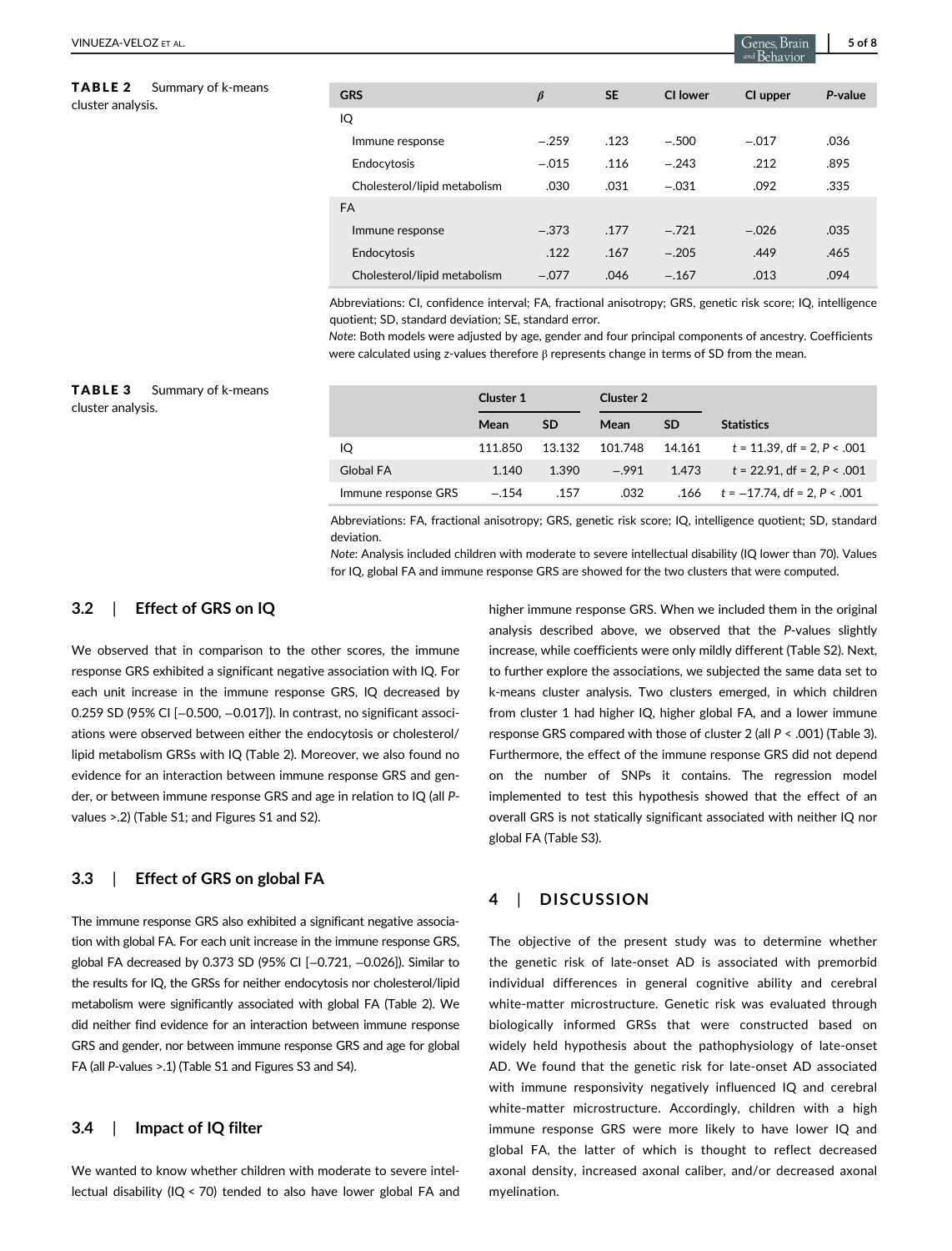A few studies have examined the association between the genetic risk of late-onset AD using GRSs and premorbid phenotypic traits,  $35-37$ including one using overlapping data from the Generation R Study.<sup>37</sup> The results of these studies are partly contradictory. For example, we and others found no evidence of an association between the genomewide GRS for AD risk and various outcomes related to education, cognition and behavior in children.<sup>35,37</sup> However, this was only true for GRSs constructed from SNPs that were associated with late-onset AD at a genome-wide significance level ( $P \le 5 \times 10^{-8}$ ).<sup>35</sup> Furthermore, other studies using a similar approach, found that the genetic risk for AD was significantly associated with poorer cognition and decreased hippocampal volume in children 6 to 14 years of age and healthy young adults.<sup>36,38</sup> Notably, in both studies GRSs were constructed using the Pvalues of the examined SNPs with respect to AD diagnosis as cut-off points. Furthermore, these studies, including our earlier work, did not construct GRSs on the basis of a priori defined biological pathways.

In contrast to previous studies, we found no evidence for earlylife associations between either IQ or cerebral white-matter microstructure related to genes involved in cholesterol/lipid metabolism, such as APOE. For instance, our findings contrast those of Chang et al, who reported that AD genetic risk, specifically with respect to that of  $APOE-*e*4$ , is negatively associated with brain and cognitive development in children. They found that on average in comparison to noncarriers, children carrying  $APOE-e4$  have a smaller hippocampus, reduced hippocampal FA, and thinner entorhinal cortex, which was associated with poorer performance on attention and working memory tasks.39 These findings also contrast those of Acqua et al and a recent meta-analysis, both of which found no evidence of association between APOE genotype and cognitive traits or brain structure in younger persons.40,41

# 4.1 | Immune response, IQ and cerebral whitematter microstructure

Our findings suggest that genetic risk for late-onset AD might in part be associated with immune responsivity, which was associated with both general cognitive ability and cerebral white-matter microstructure. Notably, we did not correct for multiple comparisons as we employed a single model comprising all comparisons for each outcome. Our data are corroborated by the finding that the AD risk score capturing the immune response has also been shown to associate modestly with white matter lesions in adults, confirming the link in a separate, yet different population. $33$  These findings raise the question as to how genes involved in the immune response may contribute to differences in IQ? Given the association between the immune response GRS and changes in cerebral white-matter microstructure, our data suggest that genes involved in immune responses might exert their influence on IQ indirectly. Possibly, genes involved in the immune response could drive changes in myelination and/or axonal growth that ultimately have an impact on IQ. Alternatively, the genes involved in the immune response might also impact cognition by participating in plasticity of synapses during development and adulthood.42

How could genes involved in immune response alter the microstructure of the cerebral white-matter, that is, myelination and/or axonal morphology? Human and animal studies have shown that EPHA1, MEF2C, INPP5, CR1, CLU, MS4A6A and TREM2 are expressed in microglia, which are the main cell type of the innate immunity in the central nervous system (CNS).<sup>43-45</sup> Microglial cells, which represent nearly 20% of glial cells in the cerebrum, might contribute to myelination and axonal growth in an immune "surveillant" and an immune "active" manner.<sup>46</sup> Surveillant microglia support the survival of oligodendrocytes as well as the differentiation of oligodendrocyte progenitor cells (OPCs).47 In contrast, active microglia stimulate remyelination not only by removing debris created by the breakdown of myelin but also by priming the efficient recruitment of OPCs.<sup>48,49</sup> Likewise, active microglial cells facilitate neuronal survival and axonal growth by supplying neurons with neurotrophic factors, including brain-derived neurotrophic factor and nerve growth factor among others.<sup>50</sup>

## 4.2 | Implications of our findings

Our findings suggest that intelligence, cerebral white-matter and Alzheimer disease (AD) share a common set of genes linked to the immune response. This conclusion has important implications. First, they support the hypothesis that pathophysiological changes underlying the characteristic neurodegeneration and neurological symptoms in people with AD begin early in life. Accumulation of  $\beta$ -amyloid and formation of neurofibrillary tangles may indeed constitute only part of the neurodegenerative process.<sup>51</sup> Furthermore, our results also suggest that dysfunctional white-matter may be an insufficiently unappreciated component of the pathogenesis of  $AD<sup>4</sup>$  In this respect. it is important to note that white-matter abnormalities have been detected in preclinical stages of AD preceding overt neurodegenerative changes in the cerebral cortex.<sup>7</sup> Indeed, white-matter demyelination as well as signs of neuronal dysfunction can occur prior to the accumulation of β-amyloid and the formation of neurofibrillary tangles.4,51

Second, our findings highlight the importance of the immune system in cerebral white matter development. Accordingly, diverse risk factors, whether they might be genetic or environmental, that interfere with the "normal" functioning of the immune system potentially contribute to AD risk. This hypothesis is consistent with several GWA studies of AD risk, which have implicated a group of linked to immune responsivity, particularly those related to innate immunity.<sup>18,20,52</sup> It is possible that these genetic factors confer risk for AD by directly compromising the function of microglial cells, and perhaps indirectly for astrocytes, oligodendrocytes, and ultimately neurons, which may well establish the basis for our observed premorbid association with cerebral white-matter microstructure.

Third, our findings open the possibility of developing sensitive and specific criteria that might facilitate AD diagnosis and therapeutic intervention. These criteria would be envisioned as based on a combination of polygenic risk profiles, cognitive evaluation, and cerebral DTI. Together, this integrated approach might help to identify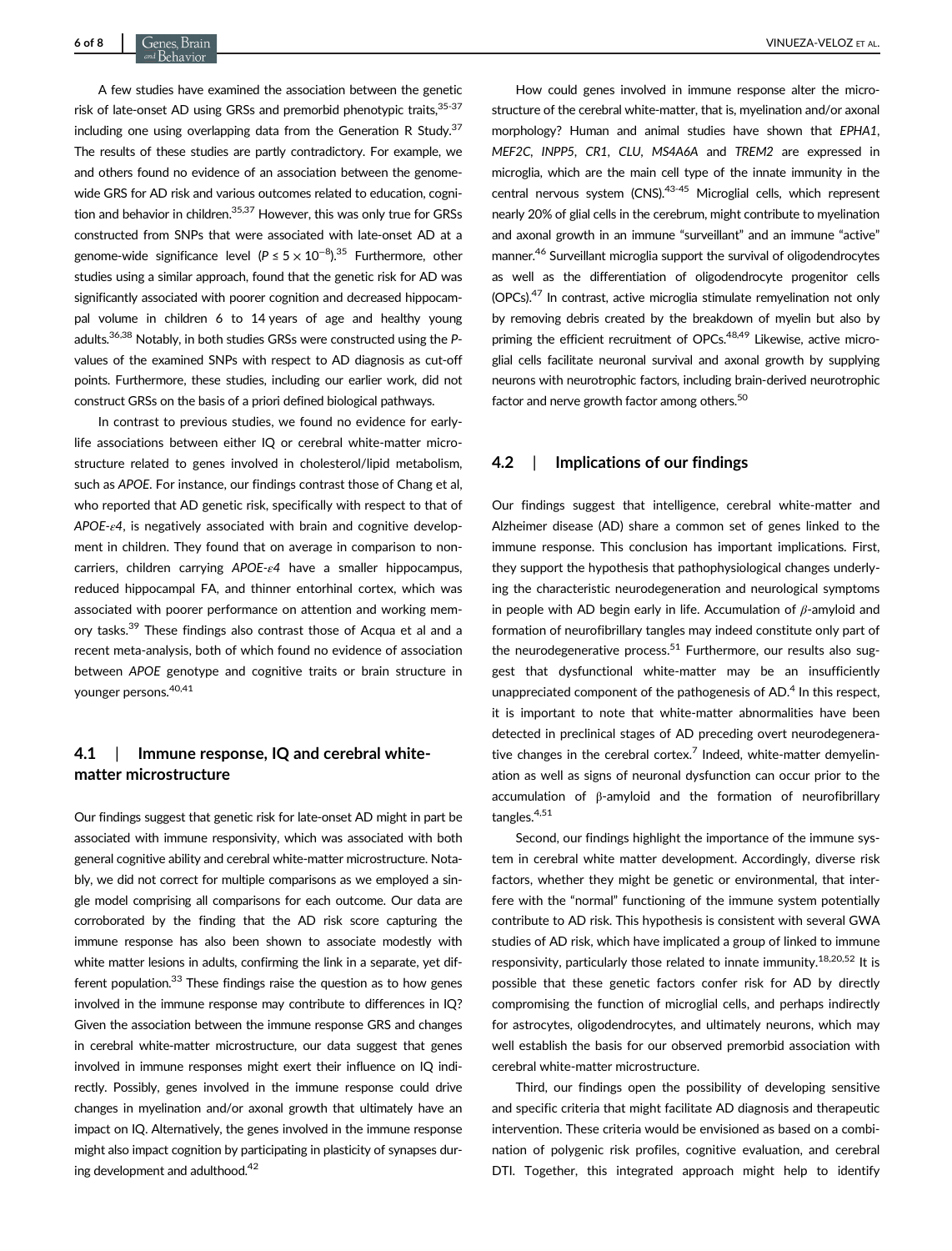individuals at high risk for developing AD during the early stages of the disease, thereby allowing for preventative interventions, such as cognitive training and lifestyle changes.<sup>53</sup>

# 4.3 | Strengths and limitations

Although the effects of the genetic risk for AD have been studied extensively in older populations, their impact on children has been less frequently investigated. To our knowledge, this is the first study to utilize biologically informed GRSs in childhood to examine associations with cognition or white-matter microstructure. In contrast to earlier work within the Generation R Study and other cohorts, our study used GRSs that were constructed by clustering variants according to pathways previously associated with AD. Although this approach constitutes a strength, it is also a limitation given that the findings are based on a limited number of SNPs without being certain of the genes being influenced. Future studies are warranted to further explore the potential causality and biological mechanisms underlying these genetic associations.

It is important to note that our findings suggesting that the generic risk for developing AD is associated with both intelligence and global FA should be interpreted with caution. Given that FA only denotes individual differences in the microstructural properties of cerebral white-matter, lower FA does not necessarily imply a particular pathological change. Moreover, the size of the effects we found was relatively small (about 1% of the phenotypic variance of IQ or FA). Therefore, this finding likely reflects the complex multidimensional nature of the brain and cognitive development. Studies attempting to replicate these findings will be important to validate these results.

## ACKNOWLEDGMENTS

The Generation R Study is conducted by the Erasmus MC in close collaboration with the School of Law and Faculty of Social Sciences of the Erasmus University Rotterdam, the Municipal Health Service Rotterdam area, Rotterdam, the Rotterdam Homecare Foundation, Rotterdam and the Stichting Trombosedienst & Artsenlaboratorium Rijnmond (STAR-MDC), Rotterdam. The general design of Generation R Study is made possible by financial support from the Erasmus MC, Rotterdam, the Erasmus University Rotterdam, the Netherlands Organization for Health Research and Development (ZonMw), the Netherlands Organization for Scientific Research (NWO), the Ministry of Health, Welfare and Sport and the Ministry of Youth and Families. Support was also received from The Dutch Organization for Medical Sciences (C. I. D. Z.), Life Sciences (C. I. D. Z.), Social and Behavioral Sciences (C. I. D. Z.), Albinism Vrienden-Fonds Foundation (C. I. D. Z.), Medical Neuro-Delta, Crossover-NWO-LSH INTENSE (C. I. D. Z.), ERC-adv and ERC-POC programs of the EU (C. I. D. Z.) and the Secretaría de Educación Superior, Ciencia, Tecnología e Innovación (SENESCYT) of Ecuador (M. F. V. V).

#### CONFLICT OF INTEREST

The authors declare no competing financial interests in relation to the present work.

#### DATA AVAILABILITY STATEMENT

Data that support the findings of this study are available on request from the Generation R Study (https://generationr.nl/researchers/collaboration/). Data are not publicly available due to privacy or ethical restrictions based on European Union general data protection regulations.

## ORCID

María Fernanda Vinueza-Veloz D[https://orcid.org/0000-0002-2493-](https://orcid.org/0000-0002-2493-0769) [0769](https://orcid.org/0000-0002-2493-0769)

#### REFERENCES

- 1. Colin M, Leonardi M. Global Burden of Dementia in the Year 2000: Summary of Methods and Data Sources. Geneva: World Health Organization; 2000 https://www.who.int/healthinfo/statistics/bod\_dementia.pdf.
- 2. Shaheen EL. Alzheimer disease. Medscape. 2019; [https://emedicine.](https://emedicine.medscape.com/article/1134817-overview) [medscape.com/article/1134817-overview.](https://emedicine.medscape.com/article/1134817-overview)
- 3. deToledo-Morrell L, Stoub TR, Wang C. Hippocampal atrophy and disconnection in incipient and mild Alzheimer's disease. Prog Brain Res. 2007;163:741-753.
- 4. Sachdev PS, Zhuang L, Braidy N, Wen W. Is Alzheimer's a disease of the white matter? Curr Opin Psychiatr. 2013;26(3):244-251.
- 5. Agosta F, Pievani M, Sala S, et al. White matter damage in Alzheimer disease and its relationship to gray matter atrophy. Radiology. 2011; 258(3):853-863.
- 6. Kandel BM, Avants BB, Gee JC, et al. White matter hyperintensities are more highly associated with preclinical Alzheimer's disease than imaging and cognitive markers of neurodegeneration. Alzheimer's Dement. 2016;4:18-27.
- 7. Fischer FU, Wolf D, Scheurich A, Fellgiebel A, Alzheimer's Disease Neuroimaging Initiative ADN. Altered whole-brain white matter networks in preclinical Alzheimer's disease. Neuroimage Clin. 2015;8: 660-666.
- 8. Araque Caballero MÁ, Suárez-Calvet M, Duering M, et al. White matter diffusion alterations precede symptom onset in autosomal dominant Alzheimer's disease. Brain. 2018;141(10):3065-3080.
- 9. Smith KDB, Kallhoff V, Zheng H, Pautler RG. In vivo axonal transport rates decrease in a mouse model of Alzheimer's disease. Neuroimage. 2007;35(4):1401-1408.
- 10. Desai MK, Mastrangelo MA, Ryan DA, Sudol KL, Narrow WC, Bowers WJ. Early oligodendrocyte/myelin pathology in Alzheimer's disease mice constitutes a novel therapeutic target. Am J Pathol. 2010;177(3):1422-1435.
- 11. Snowdon DA, Kemper SJ, Mortimer JA, Greiner LH, Wekstein DR, Markesbery WR. Linguistic ability in early life and cognitive function and Alzheimer's disease in late life. Findings from the Nun Study. JAMA. 1996;275(7):528-532.
- 12. Plassman BL, Welsh KA, Helms M, Brandt J, Page WF, Breitner JC. Intelligence and education as predictors of cognitive state in late life: a 50-year follow-up. Neurology. 1995;45(8):1446-1450.
- 13. Elias MF, Beiser A, Wolf PA, Au R, White RF, D'Agostino RB. The peclinical phase of Alzheimer disease. A 22-year prospective study of the Framingham Cohort. Arch Neurol. 2019;57(6):808-813.
- 14. Gatz M, Reynolds CA, Fratiglioni L, et al. Role of genes and environments for explaining Alzheimer disease. Arch Gen Psychiatr. 2006;63 (2):168-174.
- 15. Corder EH, Saunders AM, Strittmatter WJ, et al. The genetic defect causing familial Alzheimer's disease maps on chromosome 21. Science. 1987;235(4791):885-890.
- 16. Chartier-Hariln M-C, Parfitt M, Legrain S, et al. Apolipoprotein E, ɛ4 allele as a major risk factor for sporadic early and late-onset forms of Alzheimer's disease: analysis of the 19q13.2 chromosomal region. Hum Mol Genet. 1994;3(4):569-574.